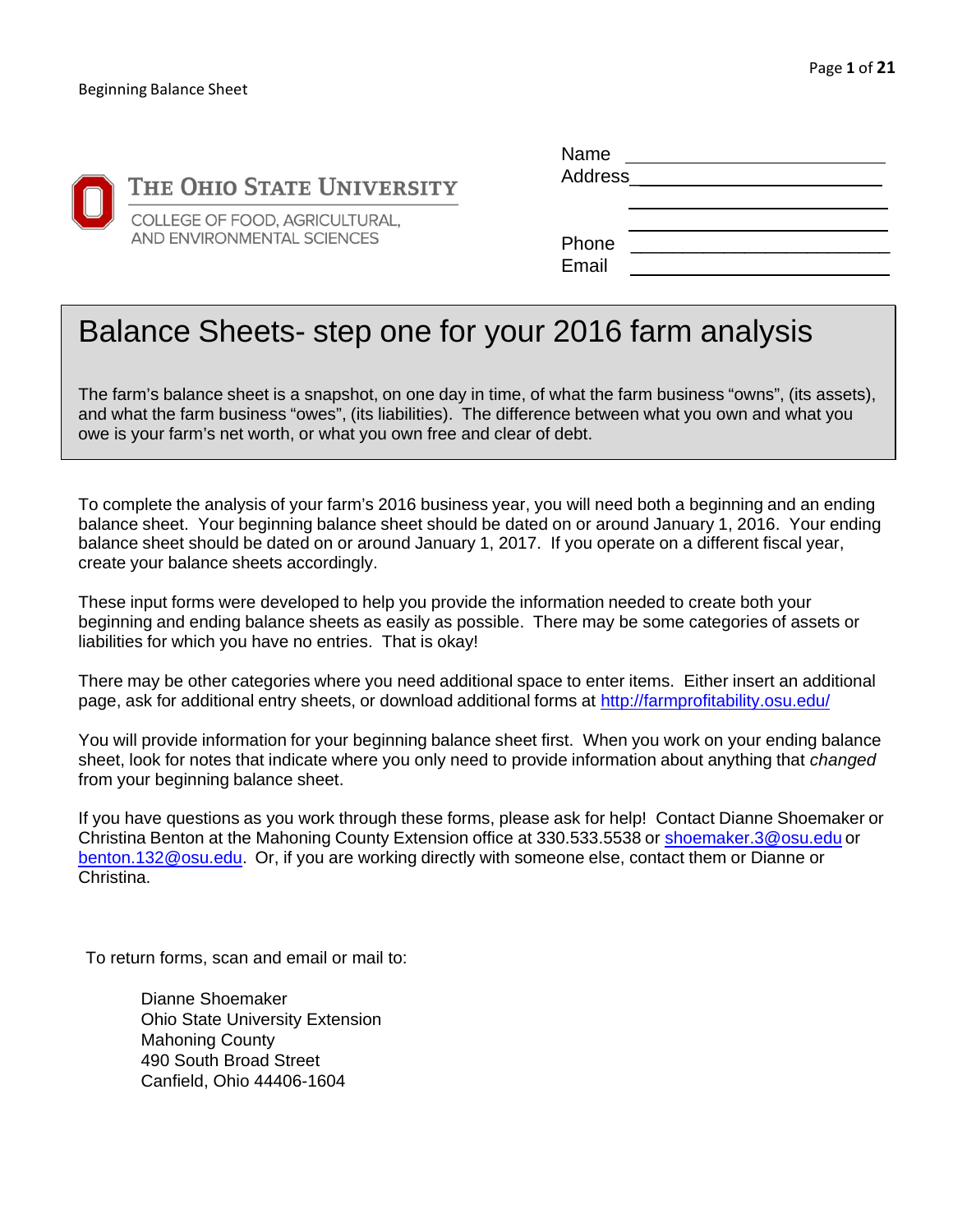|  | <b>Current Assets</b> |
|--|-----------------------|

Current business assets are cash or other assets easily converted to cash that will be sold or consumed in the course of production within the next 12 months.

| Schedule A: Cash, Savings, and Checking |          |                |                                                                                                                                                                                             |                                                                                                                                                                                                                                                                                    |
|-----------------------------------------|----------|----------------|---------------------------------------------------------------------------------------------------------------------------------------------------------------------------------------------|------------------------------------------------------------------------------------------------------------------------------------------------------------------------------------------------------------------------------------------------------------------------------------|
| Description                             |          | Value          | Cash and checking balances as of the<br>balance sheet date. Include farm cash,<br>checking accounts, and checks not yet<br>deposited. Farm savings accounts would<br>also be included here. |                                                                                                                                                                                                                                                                                    |
| Schedule B: Prepaid Expenses & Supplies |          |                |                                                                                                                                                                                             |                                                                                                                                                                                                                                                                                    |
| Description                             |          | Quantity       | Value                                                                                                                                                                                       | Prepaid expenses and supplies should<br>include estimated value of feed, seed,<br>fertilizer, semen, supplies, etc. purchased for<br>use in the following year's production.<br>These types of assets are usually valued at<br>their cost.                                         |
| <b>Schedule C: Growing Crops</b>        |          |                |                                                                                                                                                                                             |                                                                                                                                                                                                                                                                                    |
| Crop                                    | Acres    | Expense item   | <b>Total cost</b>                                                                                                                                                                           | Growing crops would include new hay<br>seedings, winter and cover crops for Jan 1st<br>balance sheets. Include the value of direct<br>costs such as seed and fertilizer. Only<br>include pasture or hay fields if newly seeded.                                                    |
| Schedule D: Accounts Receivable         |          |                |                                                                                                                                                                                             |                                                                                                                                                                                                                                                                                    |
| Description                             | Quantity | Value per unit | Value                                                                                                                                                                                       | Accounts receivable includes \$ owed to the<br>farm but not yet received. For example, the<br>December final milk check is an account<br>receivable. Enter gross income here with<br>deductions such as milk hauling and<br>marketing entered in accounts payable<br>(on page 10). |
| Schedule E: Hedging Accounts            |          |                |                                                                                                                                                                                             |                                                                                                                                                                                                                                                                                    |
| Description                             | Quantity | Value per unit | Value                                                                                                                                                                                       | Hedging accounts includes the equity in all<br>margin accounts. This should be the<br>amount of cash received if liquidating all<br>marketing positions and closing the<br>accounts.                                                                                               |
| <b>Schedule F: Other Current Assets</b> |          |                |                                                                                                                                                                                             |                                                                                                                                                                                                                                                                                    |
| Description                             | Quantity | Value per unit | Value                                                                                                                                                                                       | Other current assets includes the value of<br>any current business assets not included<br>elsewhere.                                                                                                                                                                               |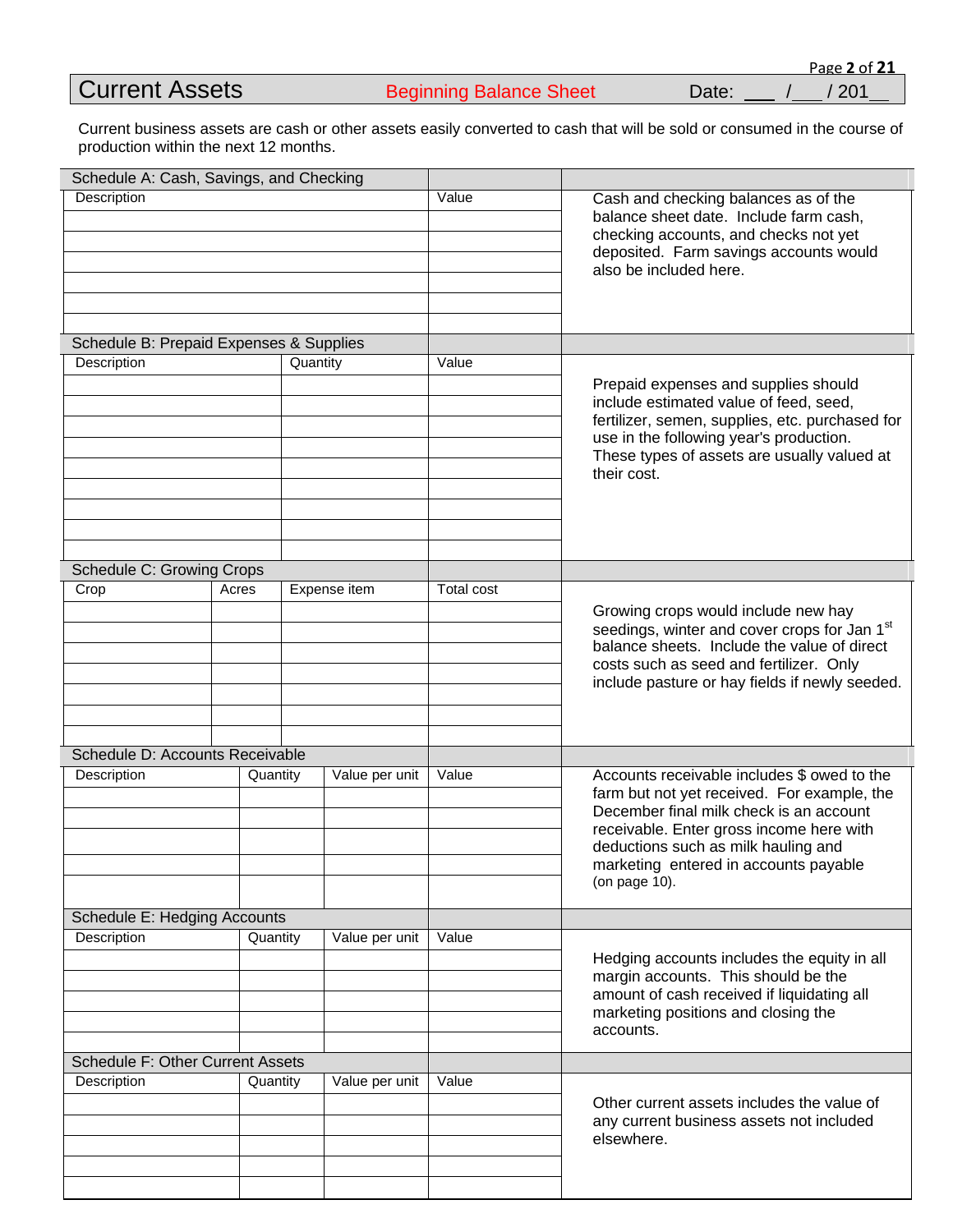#### Beginning Balance Sheet

The crop and feed inventory includes crops on the farm as of the balance sheet date that will be sold or used as feed. Future production or purchases should not be included. Purchased feed stuffs such as premixes, vitamins, minerals, milk replacer, etc. should be entered as prepaid expenses and supplies on Schedule B on page 2.

| <b>Crop and Feed Inventory</b> |          |                       |                   |                    |                      |  |
|--------------------------------|----------|-----------------------|-------------------|--------------------|----------------------|--|
| Crop                           | Quantity | Unit: bu,<br>ton, cwt | Value<br>Per Unit | <b>Total Value</b> | Used as<br>feed? Y/N |  |
|                                |          |                       |                   |                    |                      |  |
|                                |          |                       |                   |                    |                      |  |
|                                |          |                       |                   |                    |                      |  |
|                                |          |                       |                   |                    |                      |  |
|                                |          |                       |                   |                    |                      |  |
|                                |          |                       |                   |                    |                      |  |
|                                |          |                       |                   |                    |                      |  |
|                                |          |                       |                   |                    |                      |  |
|                                |          |                       |                   |                    |                      |  |
|                                |          |                       |                   |                    |                      |  |
|                                |          |                       |                   |                    |                      |  |
|                                |          |                       |                   |                    |                      |  |
|                                |          |                       |                   |                    |                      |  |
|                                |          |                       |                   |                    |                      |  |
|                                |          |                       |                   |                    |                      |  |
|                                |          |                       |                   |                    |                      |  |

#### **Crops Under Government Loan** are crops that secure a government CCC loan.

| Schedule R: Crops Under Government Loan |          |      |          |         |         |                   |       |         |
|-----------------------------------------|----------|------|----------|---------|---------|-------------------|-------|---------|
| Crop                                    | Quantity | Loan | Interest | Month   | Year    | Market            | Value | Loan or |
|                                         |          | Rate | Rate     | Entered | Entered | Value<br>Per Unit |       | income? |
|                                         |          |      |          |         |         |                   |       |         |
|                                         |          |      |          |         |         |                   |       |         |
|                                         |          |      |          |         |         |                   |       |         |
|                                         |          |      |          |         |         |                   |       |         |
|                                         |          |      |          |         |         |                   |       |         |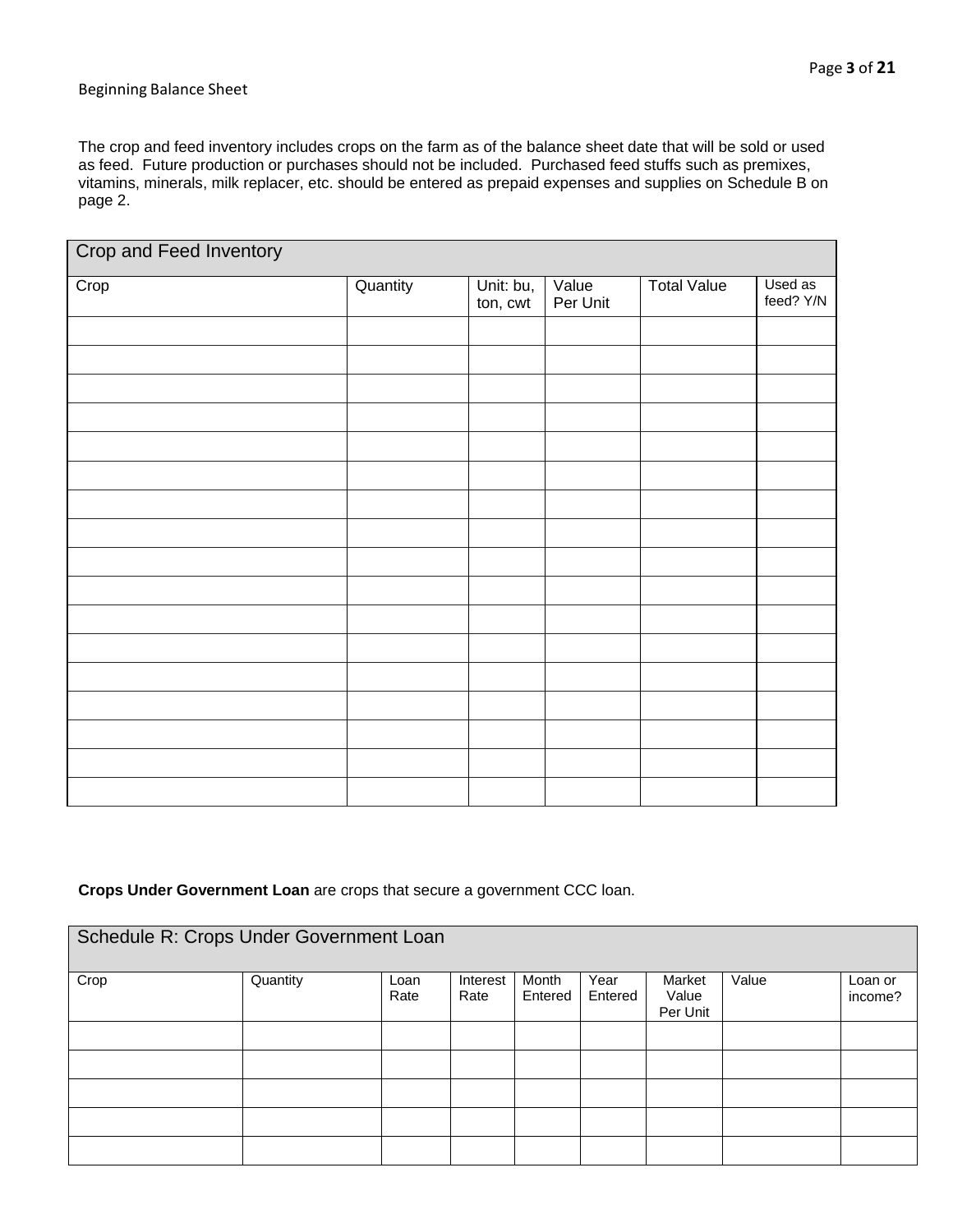#### Beginning Balance Sheet

**Market livestock** includes any animals that are purchased or raised to be sold in the next year (not including cull breeding livestock). For example, bull calves held for sale, steers, growing and finishing hogs, broiler chickens, etc. are market livestock.

| <b>Market Livestock</b> |             |                   |                               |                   | Optional<br>calculation* |
|-------------------------|-------------|-------------------|-------------------------------|-------------------|--------------------------|
| Livestock               | Description | Number<br>of head | Average<br>Weight<br>(pounds) | Value<br>Per Unit | <b>Total Value</b>       |
|                         |             |                   |                               |                   |                          |
|                         |             |                   |                               |                   |                          |
|                         |             |                   |                               |                   |                          |
|                         |             |                   |                               |                   |                          |
|                         |             |                   |                               |                   |                          |
|                         |             |                   |                               |                   |                          |
|                         |             |                   |                               |                   |                          |
|                         |             |                   |                               |                   |                          |

\*The program will calculate this for you if desired.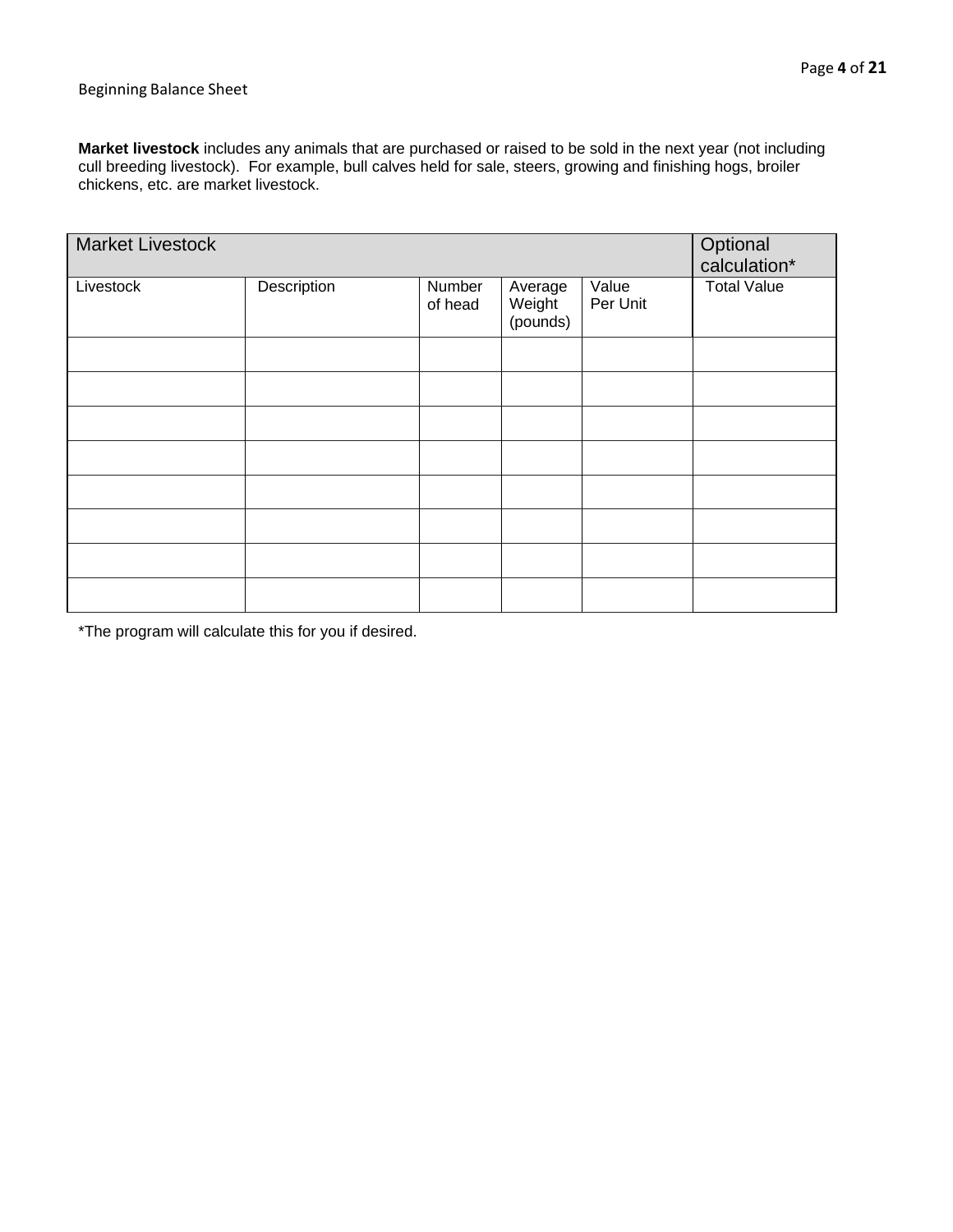### INTERMEDIATE FARM ASSETS

Intermediate assets are generally defined as assets with a useful life of greater than one year, but less than 10.

**Breeding livestock** are held for the purpose of producing offspring or livestock products such as meat or milk. Include adult animals, herd replacements, and sires. List these animals separately; for example a dairy herd might have separate lines for mature cows, springing heifers (less than 2 months until calving), bred heifers, open heifers and calves.

To value raised breeding livestock, establish a base value per head for each type of livestock and maintain that value per head from year to year. Changes in total value will then result only from changes in the number of head, not from changes in value per head. Be conservative in this valuation. If all your animals were sold today, there would be some that would sell very well. Others would sell for cull price. If you feel that the actual market value this year is much higher or lower than your base (cost) value, you may enter a separate market value. Otherwise use the same value for both cost and market.

Purchased breeding livestock should be valued at purchase cost less depreciation in the cost column.

Livestock cared for at your farm but owned by others should not be included on your balance sheet. Their numbers will be included in the enterprise analysis.

| <b>Breeding Livestock</b> |           |            |           | <b>Optional Calculation</b><br>(The program will calculate this) |                     |
|---------------------------|-----------|------------|-----------|------------------------------------------------------------------|---------------------|
|                           |           |            |           |                                                                  |                     |
| Description               | Number of | Cost value | Market    | <b>Total Cost</b>                                                | <b>Total Market</b> |
|                           | head      | per head   | Value per | Value                                                            | Value               |
|                           |           |            | head      |                                                                  |                     |
|                           |           |            |           |                                                                  |                     |
|                           |           |            |           |                                                                  |                     |
|                           |           |            |           |                                                                  |                     |
|                           |           |            |           |                                                                  |                     |
|                           |           |            |           |                                                                  |                     |
|                           |           |            |           |                                                                  |                     |
|                           |           |            |           |                                                                  |                     |
|                           |           |            |           |                                                                  |                     |
|                           |           |            |           |                                                                  |                     |
|                           |           |            |           |                                                                  |                     |
|                           |           |            |           |                                                                  |                     |
|                           |           |            |           |                                                                  |                     |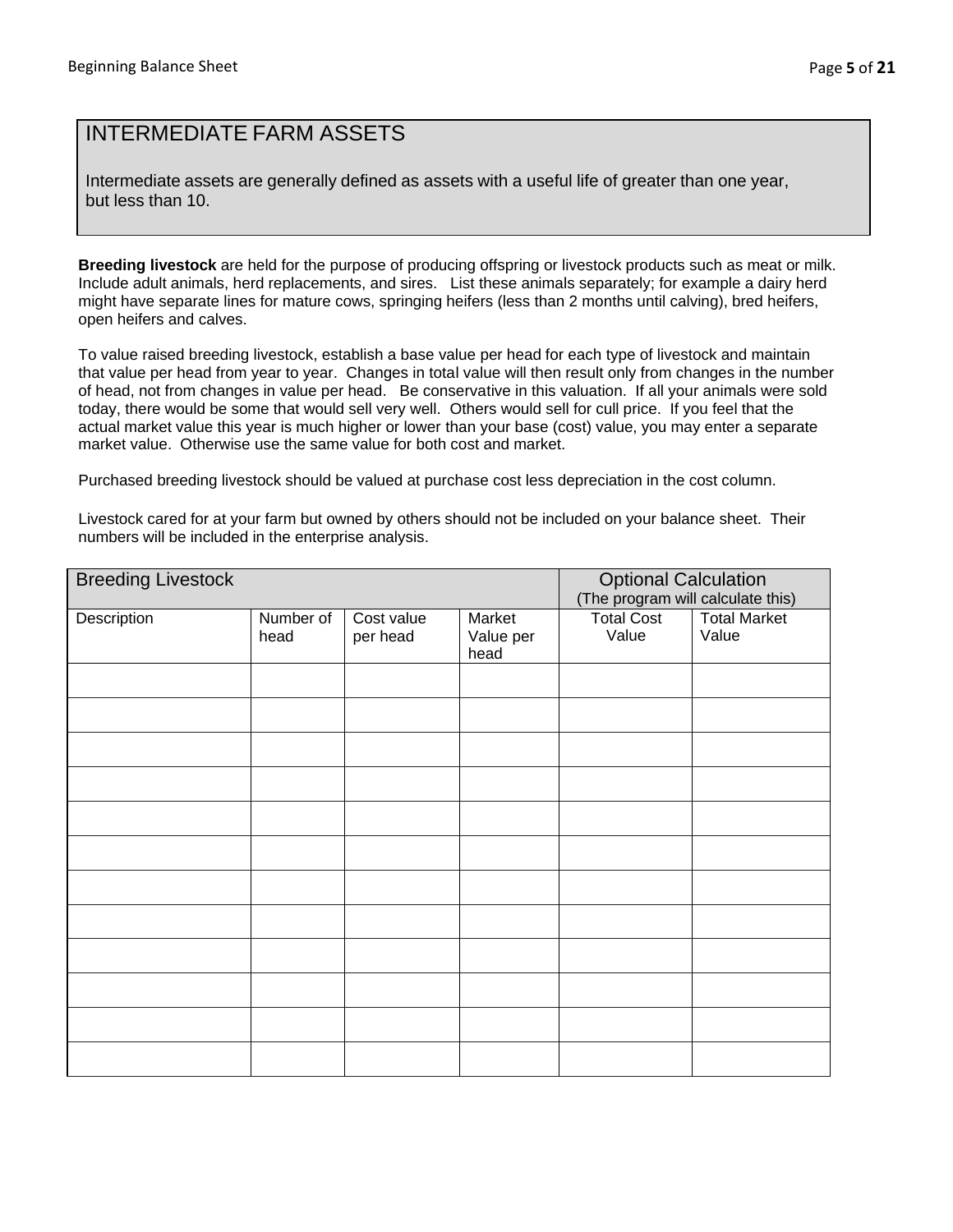## Machinery and Equipment Inventory

**The Machinery and Equipment Inventory** should include all equipment which would not normally be sold as part of the real estate if the farm were sold. Even though some farm machinery has a useful life of greater than 10 years, all machinery and equipment should be included here.

For cost value, enter the total purchase price less any accumulated depreciation at 7% per year. This is a management depreciation, not a tax depreciation which is frequently accelerated.

The market value would be what you believe you would receive if you sold a piece of equipment today.

If this is your first balance sheet, and you have a large machinery and equipment inventory, you can list each item separately, or group items by category (tractors, skid loaders, tillage tools, etc.) with total cost and market values for each category, or simply enter one total beginning cost and market value for all machinery and equipment. When new items are purchased, we will list each new purchase separately.

Model year and year purchased are not required, but available for your information if desired.

| Machinery and Equipment |               |                   |                                     |               |                 |  |  |
|-------------------------|---------------|-------------------|-------------------------------------|---------------|-----------------|--|--|
| Description             | Model<br>Year | Year<br>Purchased | Percent<br>Ownership<br>if not 100% | Cost<br>Value | Market<br>Value |  |  |
|                         |               |                   |                                     |               |                 |  |  |
|                         |               |                   |                                     |               |                 |  |  |
|                         |               |                   |                                     |               |                 |  |  |
|                         |               |                   |                                     |               |                 |  |  |
|                         |               |                   |                                     |               |                 |  |  |
|                         |               |                   |                                     |               |                 |  |  |
|                         |               |                   |                                     |               |                 |  |  |
|                         |               |                   |                                     |               |                 |  |  |
|                         |               |                   |                                     |               |                 |  |  |
|                         |               |                   |                                     |               |                 |  |  |
|                         |               |                   |                                     |               |                 |  |  |
|                         |               |                   |                                     |               |                 |  |  |
|                         |               |                   |                                     |               |                 |  |  |
|                         |               |                   |                                     |               |                 |  |  |
|                         |               |                   |                                     |               |                 |  |  |
|                         |               |                   |                                     |               |                 |  |  |
|                         |               |                   |                                     |               |                 |  |  |
|                         |               |                   |                                     |               |                 |  |  |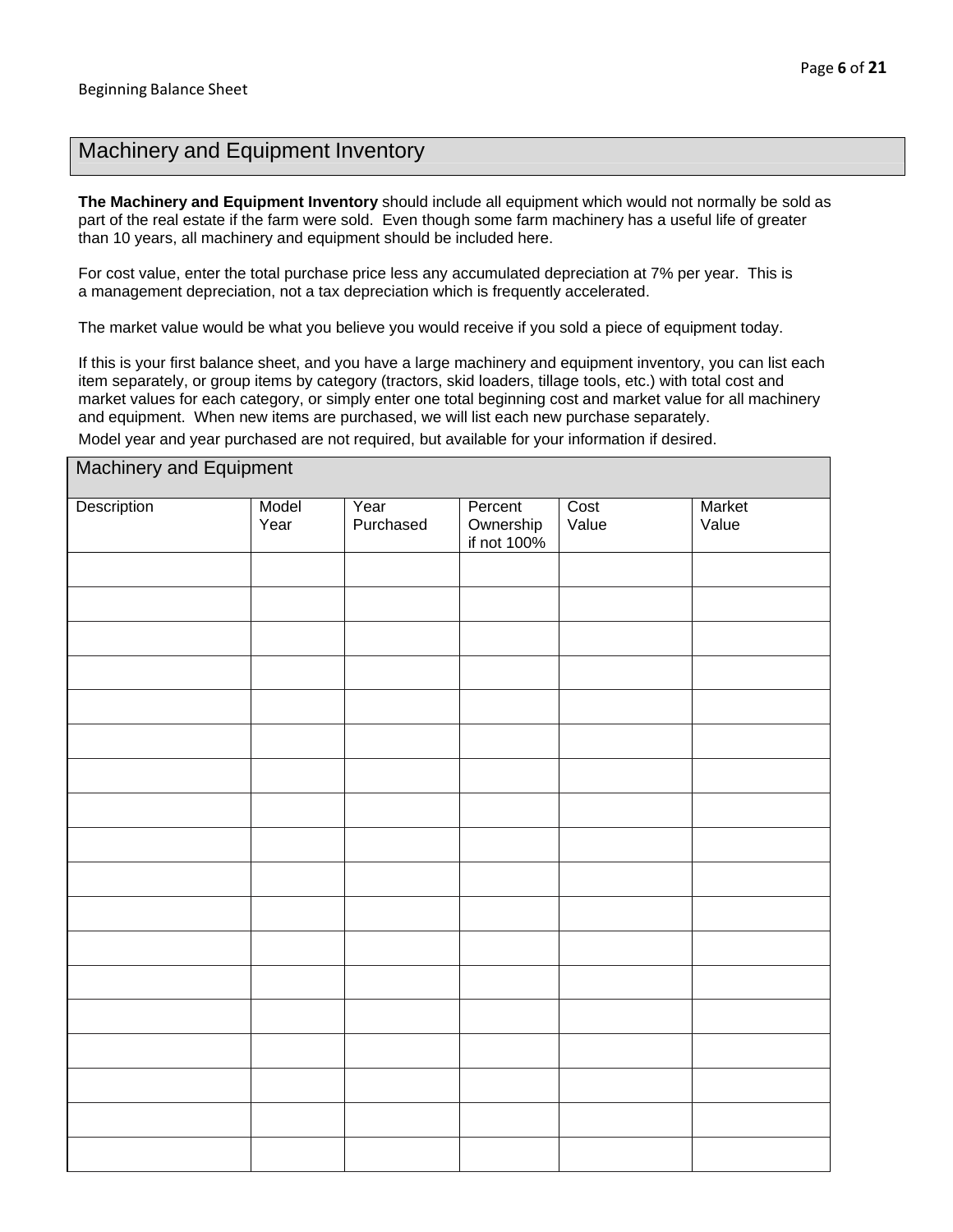| Machinery and Equipment - continued |               |                   |                                     |               |                 |  |
|-------------------------------------|---------------|-------------------|-------------------------------------|---------------|-----------------|--|
| Description                         | Model<br>Year | Year<br>Purchased | Percent<br>Ownership<br>if not 100% | Cost<br>Value | Market<br>Value |  |
|                                     |               |                   |                                     |               |                 |  |
|                                     |               |                   |                                     |               |                 |  |
|                                     |               |                   |                                     |               |                 |  |
|                                     |               |                   |                                     |               |                 |  |
|                                     |               |                   |                                     |               |                 |  |
|                                     |               |                   |                                     |               |                 |  |
|                                     |               |                   |                                     |               |                 |  |
|                                     |               |                   |                                     |               |                 |  |
|                                     |               |                   |                                     |               |                 |  |
|                                     |               |                   |                                     |               |                 |  |

**Titled Vehicles** can be listed separately from other machinery as some lenders may handle these items differently as loan collateral. Titled vehicles would include cars, trucks, trailers and boats used for the farm.

Model year and year purchased are not required, but available for your information if desired.

| <b>Titled Vehicles</b> |               |                   |                                     |               |                 |
|------------------------|---------------|-------------------|-------------------------------------|---------------|-----------------|
| Description            | Model<br>Year | Year<br>Purchased | Percent<br>ownership<br>if not 100% | Cost<br>Value | Market<br>Value |
|                        |               |                   |                                     |               |                 |
|                        |               |                   |                                     |               |                 |
|                        |               |                   |                                     |               |                 |
|                        |               |                   |                                     |               |                 |
|                        |               |                   |                                     |               |                 |
|                        |               |                   |                                     |               |                 |
|                        |               |                   |                                     |               |                 |
|                        |               |                   |                                     |               |                 |
|                        |               |                   |                                     |               |                 |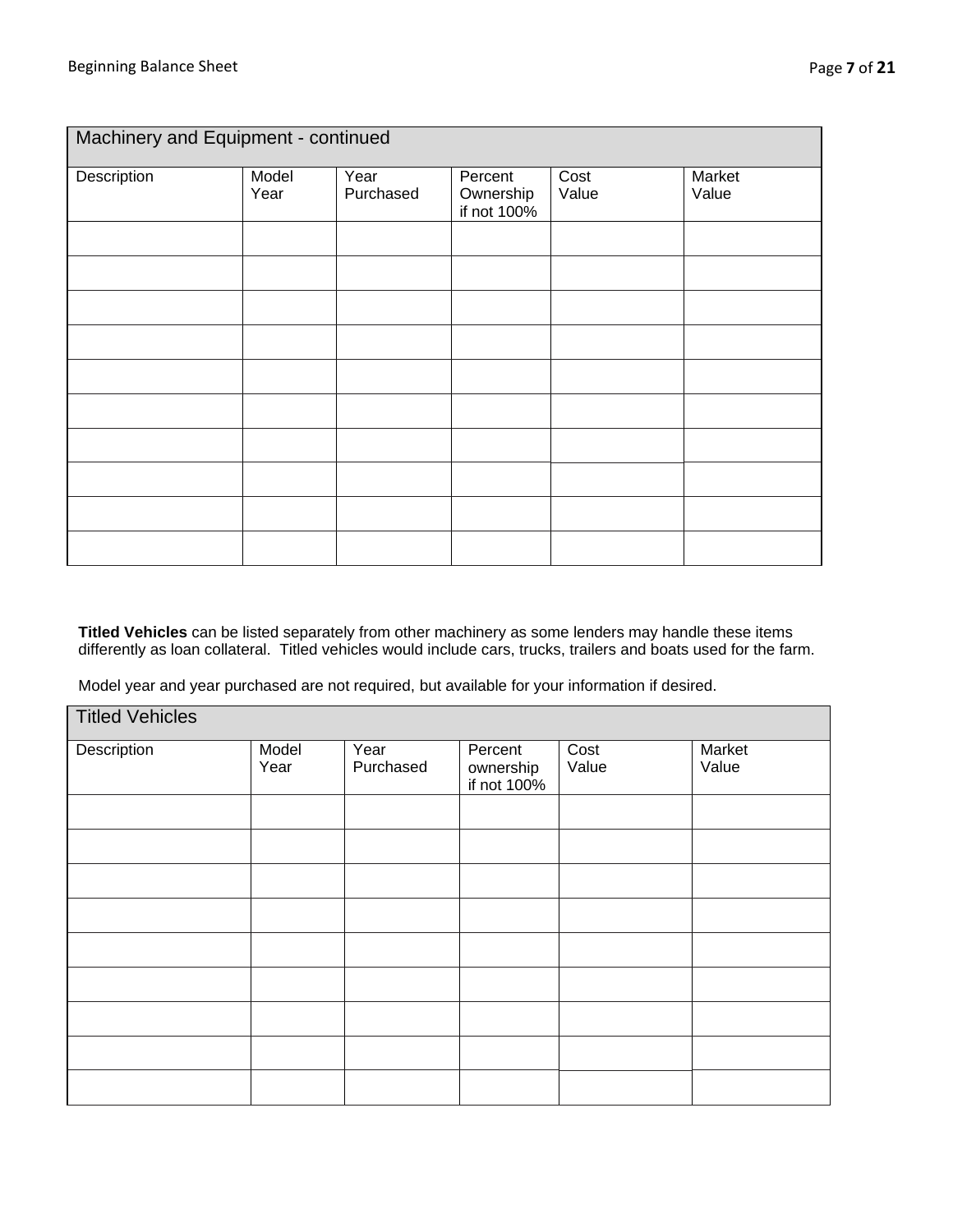**Other Intermediate Assets** includes all intermediate assets that did not fit into the previous categories. Stock on intermediate term Farm Credit/Ag Credit loans could be included here.

| Other Intermediate Assets |       |
|---------------------------|-------|
| Description               | Value |
|                           |       |
|                           |       |
|                           |       |
|                           |       |
|                           |       |
|                           |       |

### Long Term Farm Assets

Long Term Farm Assets are assets with a useful life of greater than 10 years. Farm land and buildings are examples of long term assets.

**The value of farm land** needs to be separated into a value for the land and a value for the buildings and improvements on that land. Each year, a 5% depreciation charge is made to buildings and improvements. A portion of this charge is allocated to each enterprise that shares in its use.

The cost value of land would be what was paid for it. The market value is its current value if it was sold today. If the land and buildings were purchased so long ago that you do not know what the purchase price was, then assign a reasonable value reflecting long-term agricultural use.

**The cost value for buildings and improvements** will be a share of the original farm's cost, plus the cost of subsequent buildings and improvements. When calculating the cost value for new buildings and improvements, start with the actual total cost of construction. Because you can't "sell" the site prep, concrete, construction, etc. and recover all of those costs, the actual costs should be reduced by about 30%. If your lender uses a higher discount, then use the higher discount. Accumulated depreciation should be calculated at 5% per year. Unless you have a good reason to do otherwise, use the same value for cost and market.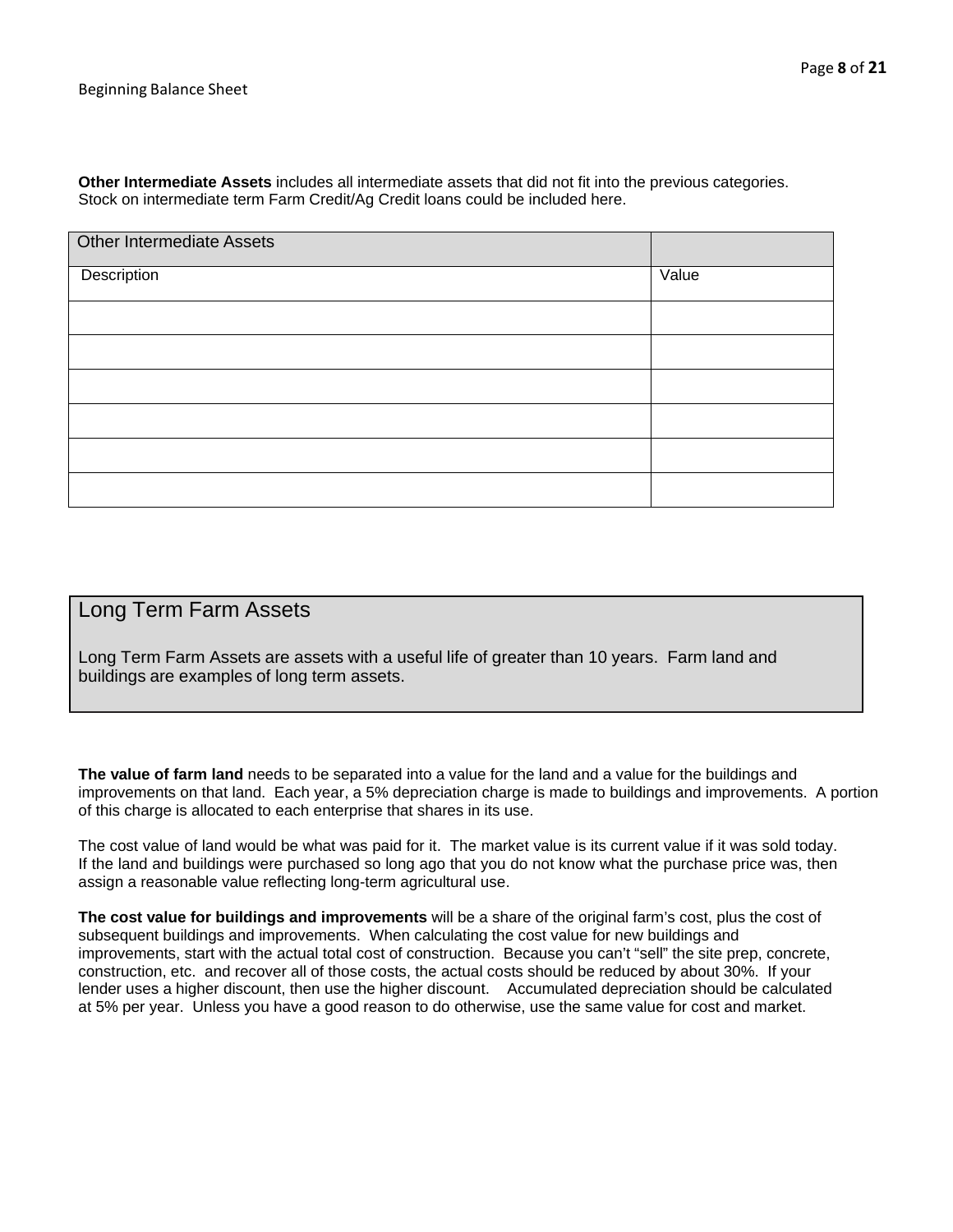| Land        |       |                        |                             |                        |                          |  |  |
|-------------|-------|------------------------|-----------------------------|------------------------|--------------------------|--|--|
| Description | Acres | Cost Value<br>per Acre | Market<br>Value per<br>Acre | Total<br>Cost<br>Value | Total<br>Market<br>Value |  |  |
|             |       |                        |                             |                        |                          |  |  |
|             |       |                        |                             |                        |                          |  |  |
|             |       |                        |                             |                        |                          |  |  |
|             |       |                        |                             |                        |                          |  |  |
|             |       |                        |                             |                        |                          |  |  |
|             |       |                        |                             |                        |                          |  |  |

| <b>Buildings and Improvements</b> |                               |               |                 |  |  |
|-----------------------------------|-------------------------------|---------------|-----------------|--|--|
| Description                       | Year<br>Purchased<br>or Built | Cost<br>Value | Market<br>Value |  |  |
|                                   |                               |               |                 |  |  |
|                                   |                               |               |                 |  |  |
|                                   |                               |               |                 |  |  |
|                                   |                               |               |                 |  |  |
|                                   |                               |               |                 |  |  |
|                                   |                               |               |                 |  |  |
|                                   |                               |               |                 |  |  |
|                                   |                               |               |                 |  |  |

**Other Long Term Assets** are any other assets with an original useful life of greater than 10 years. Other long term farm assets would include stock in farmer-owner cooperatives, the value of Farm Credit/Ag Credit stock for long-term loans, or other long-term investments.

| <b>Other Long Term Assets</b> |          |                            |                              |  |  |  |
|-------------------------------|----------|----------------------------|------------------------------|--|--|--|
| Description                   | Quantity | <b>Total Cost</b><br>Value | <b>Total Market</b><br>value |  |  |  |
|                               |          |                            |                              |  |  |  |
|                               |          |                            |                              |  |  |  |
|                               |          |                            |                              |  |  |  |
|                               |          |                            |                              |  |  |  |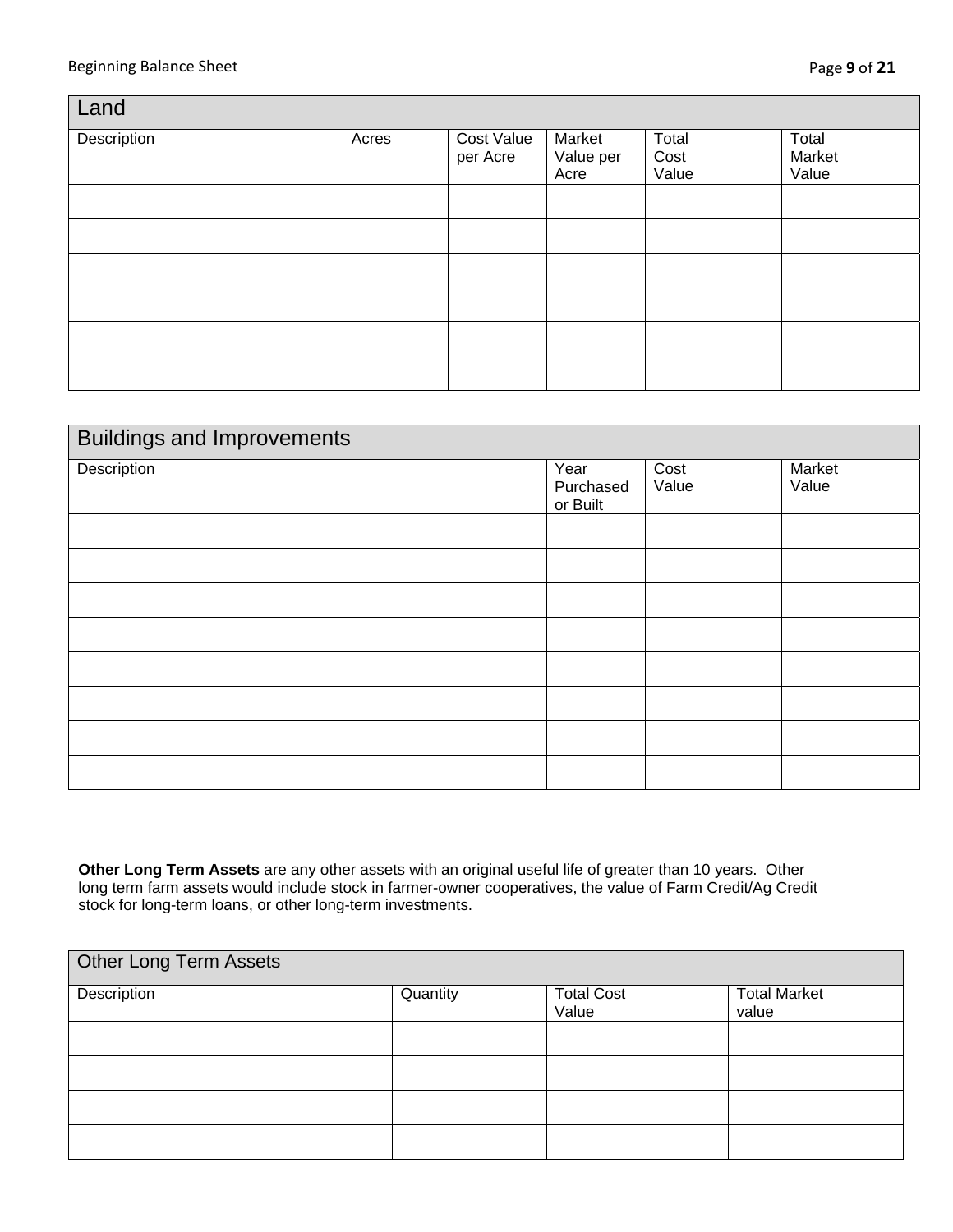### Current Liabilities

Current Liabilities are debts due and payable within one year from the date of the balance sheet.

**Accounts payable** includes all money owed others for farm expenses, (not including principal payments.) Include all accounts that are normally paid within 30 days such as feed, utilities, veterinary, etc. as well as any account balances more than 30 days old. Please enter any farm credit cards with balances on the next page.

**Accrued expenses** include any farm expenses that have been incurred but not yet paid. Examples include property taxes, worker's compensation premiums, and CAT tax. Sometimes land rent payments are also incurred before they are paid.

The hauling and marketing expenses associated with a December final milk check listed as an Account Receivable should be included as accrued expenses as well as any other milk check deductions.

It is important to **identify what the amount owed is for**. For example, if \$10,000 is owed to the local cooperative, is \$10,000 owed for feed, or is \$5,000 for feed and \$5,000 for fertilizer used for last year's crops, or is it owed for fertilizer in the barn for next year's crop that should be listed as a current asset? This information is used to make accrual adjustments to all income and expense items for accurate enterprise analysis.

| Accounts Payable and Other Accrued Expenses |                                      |        |  |  |  |  |
|---------------------------------------------|--------------------------------------|--------|--|--|--|--|
| Payee                                       | Item (feed, supplies, repairs, etc.) | Amount |  |  |  |  |
|                                             |                                      |        |  |  |  |  |
|                                             |                                      |        |  |  |  |  |
|                                             |                                      |        |  |  |  |  |
|                                             |                                      |        |  |  |  |  |
|                                             |                                      |        |  |  |  |  |
|                                             |                                      |        |  |  |  |  |
|                                             |                                      |        |  |  |  |  |
|                                             |                                      |        |  |  |  |  |
|                                             |                                      |        |  |  |  |  |
|                                             |                                      |        |  |  |  |  |
|                                             |                                      |        |  |  |  |  |
|                                             |                                      |        |  |  |  |  |
|                                             |                                      |        |  |  |  |  |
|                                             |                                      |        |  |  |  |  |
|                                             |                                      |        |  |  |  |  |
|                                             |                                      |        |  |  |  |  |
|                                             |                                      |        |  |  |  |  |
|                                             |                                      |        |  |  |  |  |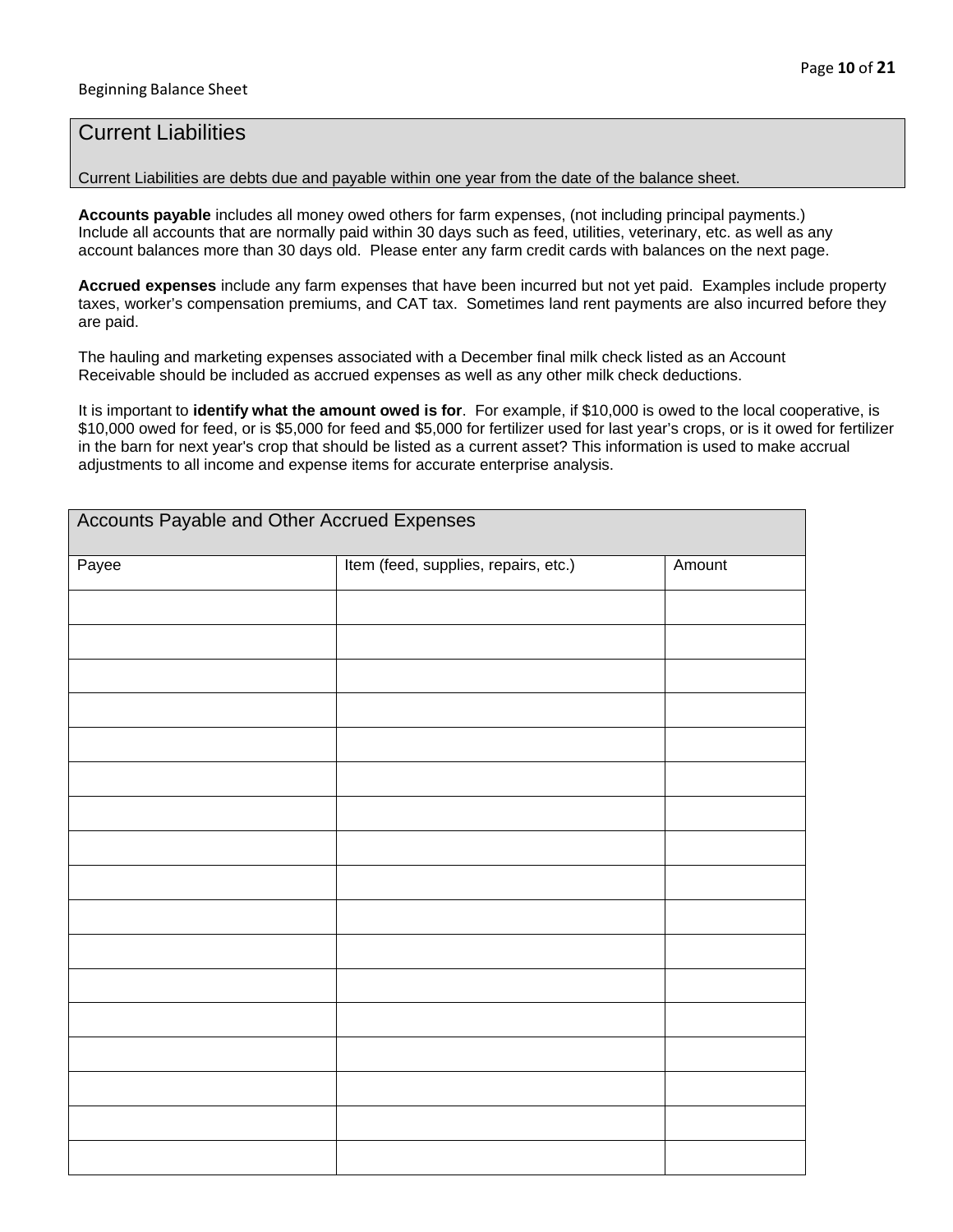#### Beginning Balance Sheet

**Farm credit cards** may be paid monthly, or may be used to finance purchases. List all credit cards that have a balance for farm use as of the balance sheet date.

| Credit Card Balances - Farm Share Only |                                                                                     |                                                     |  |                                      |  |  |  |
|----------------------------------------|-------------------------------------------------------------------------------------|-----------------------------------------------------|--|--------------------------------------|--|--|--|
| Credit card                            | Type and amount of charges<br>in balances, such as repairs,<br>feed, supplies, etc. | Interest<br>Balance greater<br>than 30 days<br>rate |  | Current balance<br>(30 days or less) |  |  |  |
|                                        |                                                                                     |                                                     |  |                                      |  |  |  |
|                                        |                                                                                     |                                                     |  |                                      |  |  |  |
|                                        |                                                                                     |                                                     |  |                                      |  |  |  |
|                                        |                                                                                     |                                                     |  |                                      |  |  |  |
|                                        |                                                                                     |                                                     |  |                                      |  |  |  |
|                                        |                                                                                     |                                                     |  |                                      |  |  |  |
|                                        |                                                                                     |                                                     |  |                                      |  |  |  |
|                                        |                                                                                     |                                                     |  |                                      |  |  |  |
|                                        |                                                                                     |                                                     |  |                                      |  |  |  |

# Current, Intermediate and Long Term Loans

A table for Current, Intermediate and Long Term loans is included in this packet. When you complete the "Loan information for FINAN analysis year" worksheet, you will have provided all of the loan information needed for your beginning and ending balance sheets as well as the FINAN business analysis.

The worksheet can also be downloaded at http://farmprofitability.osu.edu